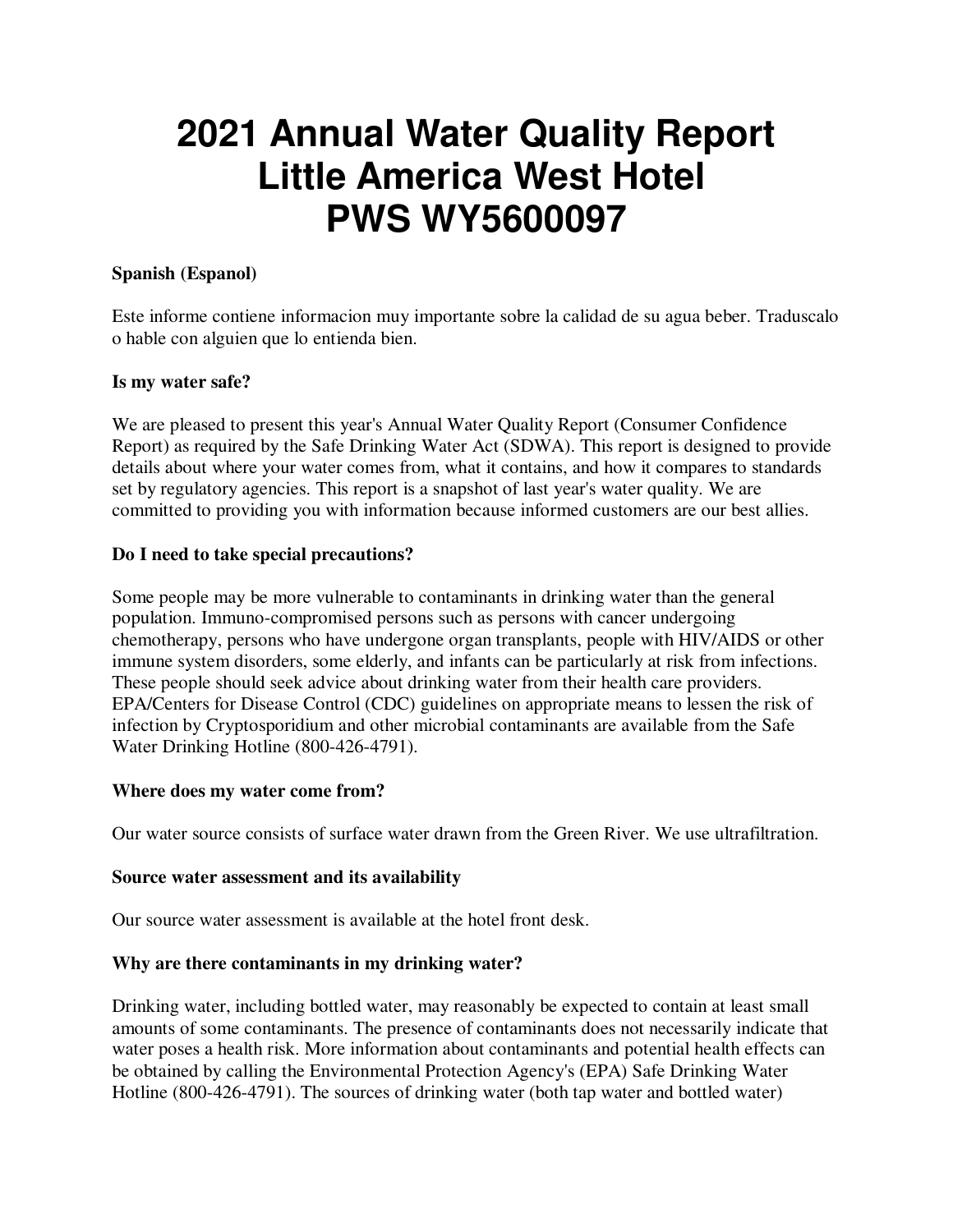include rivers, lakes, streams, ponds, reservoirs, springs, and wells. As water travels over the surface of the land or through the ground, it dissolves naturally occurring minerals and, in some cases, radioactive material, and can pick up substances resulting from the presence of animals or from human activity: microbial contaminants, such as viruses and bacteria, that may come from sewage treatment plants, septic systems, agricultural livestock operations, and wildlife; inorganic contaminants, such as salts and metals, which can be naturally occurring or result from urban stormwater runoff, industrial, or domestic wastewater discharges, oil and gas production, mining, or farming; pesticides and herbicides, which may come from a variety of sources such as agriculture, urban stormwater runoff, and residential uses; organic Chemical Contaminants, including synthetic and volatile organic chemicals, which are by-products of industrial processes and petroleum production, and can also come from gas stations, urban stormwater runoff, and septic systems; and radioactive contaminants, which can be naturally occurring or be the result of oil and gas production and mining activities. In order to ensure that tap water is safe to drink, EPA prescribes regulations that limit the amount of certain contaminants in water provided by public water systems. Food and Drug Administration (FDA) regulations establish limits for contaminants in bottled water which must provide the same protection for public health.

# **How can I get involved?**

If you have any questions about this report or concerning your water utility, please E-Mail us at Hmansir@wyoming.littleamerica.com

# **Description of Water Treatment Process**

Your water is treated by filtration and disinfection. Filtration removes particles suspended in the source water. Particles typically include clays and silts, natural organic matter, iron and manganese, and microorganisms. Your water is also treated by disinfection. Disinfection involves the addition of chlorine or other disinfectants to kill bacteria and other microorganisms (viruses, cysts, etc.) that may be in the water. Disinfection is considered to be one of the major public health advances of the 20th century.

# **Water Conservation Tips**

Did you know that the average U.S. household uses approximately 400 gallons of water per day or 100 gallons per person per day? Luckily, there are many low-cost and no-cost ways to conserve water. Small changes can make a big difference - try one today and soon it will become second nature.

- Take short showers a 5-minute shower uses 4 to 5 gallons of water compared to up to 50 gallons for a bath.
- Shut off water while brushing your teeth, washing your hair and shaving and save up to 500 gallons a month.
- Use a water-efficient showerhead. They're inexpensive, easy to install, and can save you up to 750 gallons a month.
- Run your clothes washer and dishwasher only when they are full. You can save up to 1,000 gallons a month.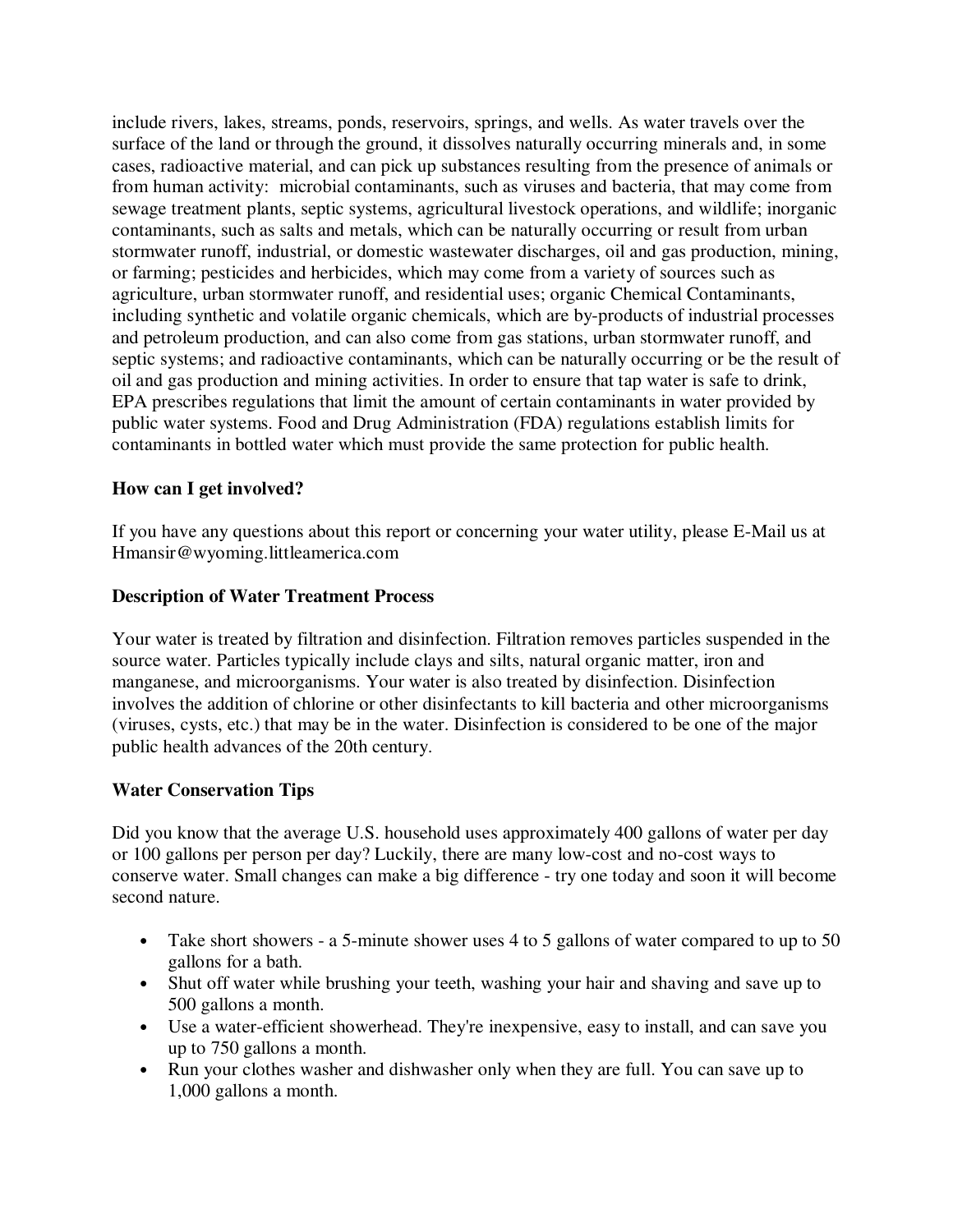- Water plants only when necessary.
- Fix leaky toilets and faucets. Faucet washers are inexpensive and take only a few minutes to replace. To check your toilet for a leak, place a few drops of food coloring in the tank and wait. If it seeps into the toilet bowl without flushing, you have a leak. Fixing it or replacing it with a new, more efficient model can save up to 1,000 gallons a month.
- Adjust sprinklers so only your lawn is watered. Apply water only as fast as the soil can absorb it and during the cooler parts of the day to reduce evaporation.
- Teach your kids about water conservation to ensure a future generation that uses water wisely. Make it a family effort to reduce next month's water bill!
- Visit www.epa.gov/watersense for more information.

# **Cross Connection Control Survey**

The purpose of this survey is to determine whether a cross-connection may exist at your home or business. A cross connection is an unprotected or improper connection to a public water distribution system that may cause contamination or pollution to enter the system. We are responsible for enforcing cross-connection control regulations and ensuring that no contaminants can, under any flow conditions, enter the distribution system. If you have any of the devices listed below, please contact us so that we can discuss the issue, and if needed, survey your connection and assist you in isolating it if that is necessary.

- Boiler/ Radiant heater (water heaters not included)
- Underground lawn sprinkler system
- Pool or hot tub (whirlpool tubs not included)
- Additional source(s) of water on the property
- Decorative pond
- Watering trough

# **Source Water Protection Tips**

Protection of drinking water is everyone's responsibility. You can help protect your community's drinking water source in several ways:

- Eliminate excess use of lawn and garden fertilizers and pesticides they contain hazardous chemicals that can reach your drinking water source.
- Pick up after your pets.
- If you have your own septic system, properly maintain your system to reduce leaching to water sources or consider connecting to a public water system.
- Dispose of chemicals properly; take used motor oil to a recycling center.
- Volunteer in your community. Find a watershed or wellhead protection organization in your community and volunteer to help. If there are no active groups, consider starting one. Use EPA's Adopt Your Watershed to locate groups in your community or visit the Watershed Information Network's How to Start a Watershed Team.
- Organize a storm drain stenciling project with your local government or water supplier. Stencil a message next to the street drain reminding people "Dump No Waste - Drains to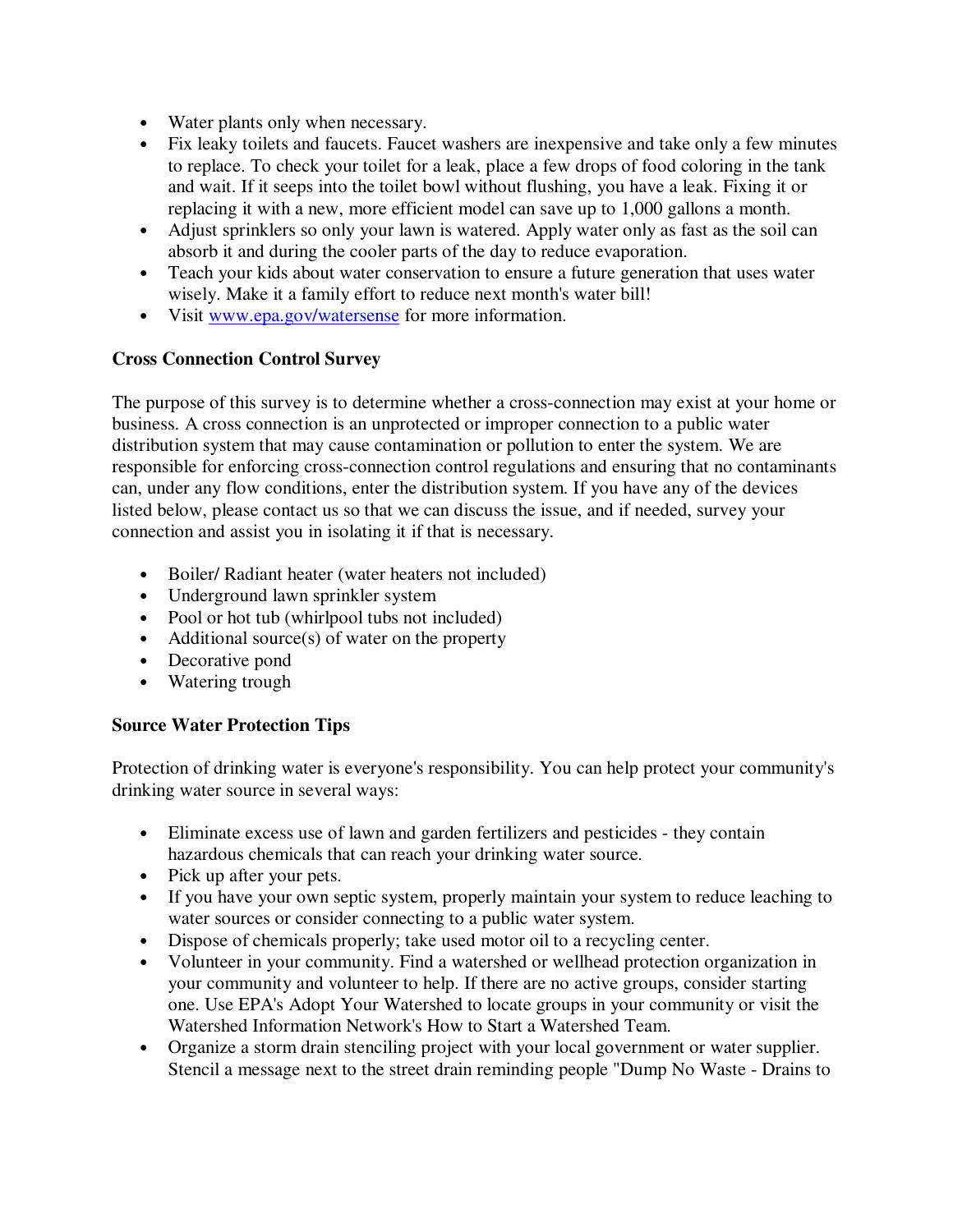River" or "Protect Your Water." Produce and distribute a flyer for households to remind residents that storm drains dump directly into your local water body.

#### **Additional Information for Lead**

If present, elevated levels of lead can cause serious health problems, especially for pregnant women and young children. Lead in drinking water is primarily from materials and components associated with service lines and home plumbing. Little America West Hotel is responsible for providing high quality drinking water but cannot control the variety of materials used in plumbing components. When your water has been sitting for several hours, you can minimize the potential for lead exposure by flushing your tap for 30 seconds to 2 minutes before using water for drinking or cooking. If you are concerned about lead in your water, you may wish to have your water tested. Information on lead in drinking water, testing methods, and steps you can take to minimize exposure is available from the Safe Drinking Water Hotline or at http://www.epa.gov/safewater/lead.

# **Water Quality Data Table**

In order to ensure that tap water is safe to drink, EPA prescribes regulations which limit the amount of contaminants in water provided by public water systems. The table below lists all of the drinking water contaminants that we detected during the calendar year of this report. Although many more contaminants were tested, only those substances listed below were found in your water. All sources of drinking water contain some naturally occurring contaminants. At low levels, these substances are generally not harmful in our drinking water. Removing all contaminants would be extremely expensive, and in most cases, would not provide increased protection of public health. A few naturally occurring minerals may actually improve the taste of drinking water and have nutritional value at low levels. Unless otherwise noted, the data presented in this table is from testing done in the calendar year of the report. The EPA or the State requires us to monitor for certain contaminants less than once per year because the concentrations of these contaminants do not vary significantly from year to year, or the system is not considered vulnerable to this type of contamination. As such, some of our data, though representative, may be more than one year old. In this table you will find terms and abbreviations that might not be familiar to you. To help you better understand these terms, we have provided the definitions below the table.

|                                                                                                                   |                                |                | <b>Detect</b> |    | Range     |               |                  |                                            |
|-------------------------------------------------------------------------------------------------------------------|--------------------------------|----------------|---------------|----|-----------|---------------|------------------|--------------------------------------------|
|                                                                                                                   | <b>MCLG</b><br><sub>or</sub>   | MCL,<br>TT, or | In<br>Your    |    |           | <b>Sample</b> |                  |                                            |
| <b>Contaminants</b>                                                                                               | MRDLG MRDL Water Low High Date |                |               |    |           |               | <b>Violation</b> | <b>Typical Source</b>                      |
| <b>Disinfectants &amp; Disinfection By-Products</b>                                                               |                                |                |               |    |           |               |                  |                                            |
| (There is convincing evidence that addition of a disinfectant is necessary for control of microbial contaminants) |                                |                |               |    |           |               |                  |                                            |
| Chlorine (as Cl2)<br>(ppm)                                                                                        | 4                              | 4              |               | NA | <b>NA</b> | 2021          | N <sub>o</sub>   | Water additive used to control<br>microbes |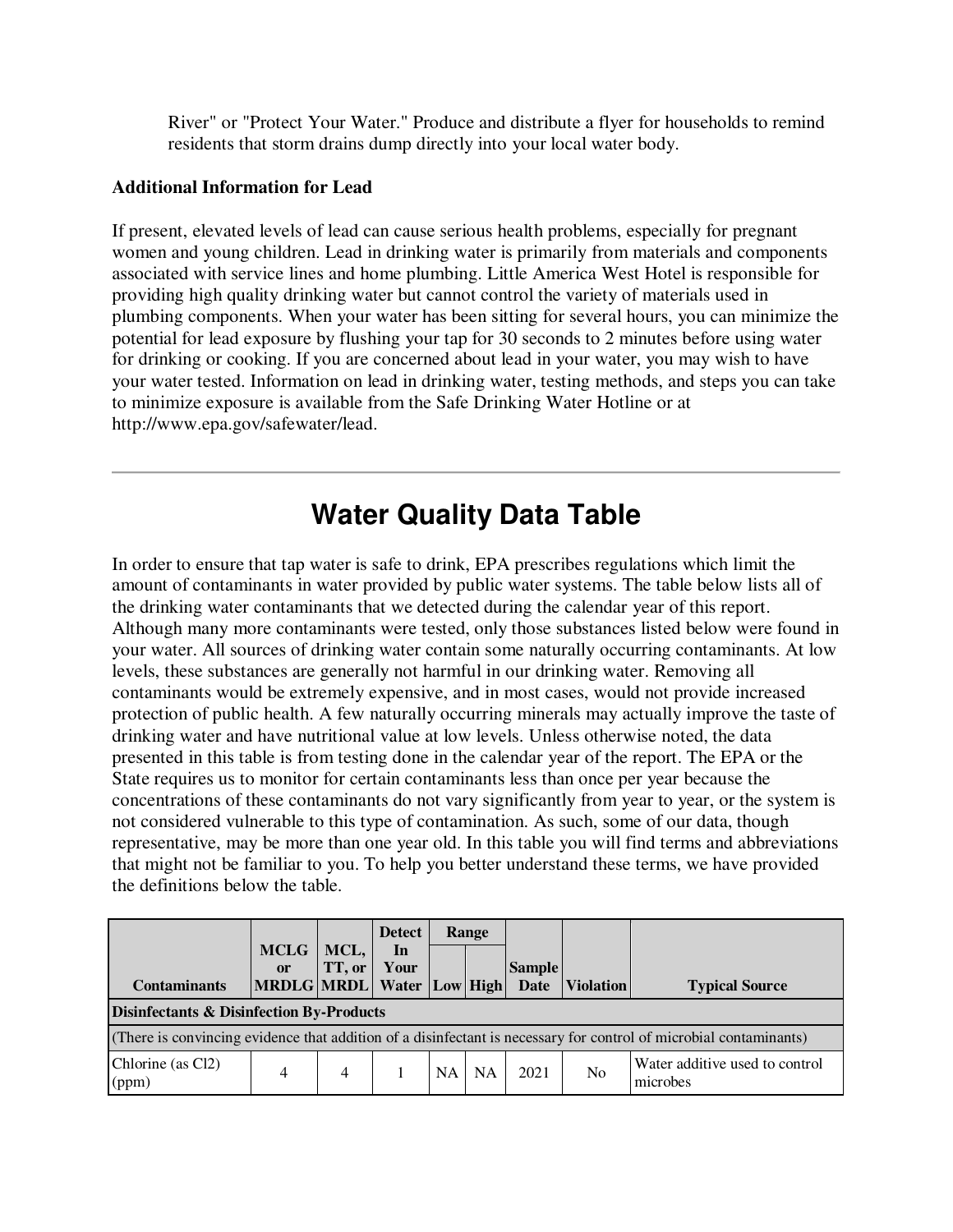|                                                                                                                                                                                                                                       |                                     |                | <b>Detect</b><br>In   |                       | Range     |                                     |                      |                                                                                                                                    |
|---------------------------------------------------------------------------------------------------------------------------------------------------------------------------------------------------------------------------------------|-------------------------------------|----------------|-----------------------|-----------------------|-----------|-------------------------------------|----------------------|------------------------------------------------------------------------------------------------------------------------------------|
|                                                                                                                                                                                                                                       | <b>MCLG</b><br>or                   | MCL,<br>TT, or | Your                  |                       |           | <b>Sample</b>                       |                      |                                                                                                                                    |
| <b>Contaminants</b>                                                                                                                                                                                                                   | <b>MRDLG MRDL</b>                   |                | Water                 | Low High              |           | <b>Date</b>                         | <b>Violation</b>     | <b>Typical Source</b>                                                                                                              |
| <b>Disinfectants &amp; Disinfection By-Products</b>                                                                                                                                                                                   |                                     |                |                       |                       |           |                                     |                      |                                                                                                                                    |
| Haloacetic Acids<br>$(HAA5)$ (ppb)                                                                                                                                                                                                    | NA                                  | 60             | 14                    | <b>NA</b>             | <b>NA</b> | 2021                                | N <sub>o</sub>       | By-product of drinking water<br>chlorination                                                                                       |
| TTHMs [Total<br>Trihalomethanes]<br>(ppb)                                                                                                                                                                                             | <b>NA</b>                           | 80             | 42                    | <b>NA</b>             | <b>NA</b> | 2021                                | N <sub>o</sub>       | By-product of drinking water<br>disinfection                                                                                       |
| <b>Inorganic Contaminants</b>                                                                                                                                                                                                         |                                     |                |                       |                       |           |                                     |                      |                                                                                                                                    |
| Fluoride (ppm)                                                                                                                                                                                                                        | 4                                   | $\overline{4}$ | 0.2                   | <b>NA</b>             | <b>NA</b> | 2021                                | N <sub>o</sub>       | Erosion of natural deposits;<br>Water additive which promotes<br>strong teeth; Discharge from<br>fertilizer and aluminum factories |
| Nitrate [measured as<br>Nitrogen] (ppm)                                                                                                                                                                                               | 10                                  | 10             | 0.06                  | <b>NA</b>             | <b>NA</b> | 2021                                | No                   | Runoff from fertilizer use;<br>Leaching from septic tanks,<br>sewage; Erosion of natural<br>deposits                               |
| Sodium (optional)<br>(ppm)                                                                                                                                                                                                            | NA                                  |                | 48.1                  | NA                    | <b>NA</b> | 2021                                | N <sub>o</sub>       | Erosion of natural deposits;<br>Leaching                                                                                           |
|                                                                                                                                                                                                                                       | <b>Microbiological Contaminants</b> |                |                       |                       |           |                                     |                      |                                                                                                                                    |
| Turbidity (NTU)                                                                                                                                                                                                                       | NA                                  | 1.0            | 100                   | NA                    | <b>NA</b> | 2021                                | N <sub>o</sub>       | Soil runoff                                                                                                                        |
| 100% of the samples were below the TT value of 1. A value less than 95% constitutes a TT violation. The highest<br>single measurement was 0.06. Any measurement in excess of 5 is a violation unless otherwise approved by the state. |                                     |                |                       |                       |           |                                     |                      |                                                                                                                                    |
| <b>Radioactive Contaminants</b>                                                                                                                                                                                                       |                                     |                |                       |                       |           |                                     |                      |                                                                                                                                    |
| Uranium (ug/L)                                                                                                                                                                                                                        | 0                                   | 30             | 1.1                   | NA                    | NA        | 2021                                | N <sub>o</sub>       | Erosion of natural deposits                                                                                                        |
| <b>Contaminants</b>                                                                                                                                                                                                                   |                                     |                | Your<br>MCLG AL Water | <b>Sample</b><br>Date |           | # Samples<br><b>Exceeding</b><br>AL | <b>Exceeds</b><br>AL | <b>Typical Source</b>                                                                                                              |
| <b>Inorganic Contaminants</b>                                                                                                                                                                                                         |                                     |                |                       |                       |           |                                     |                      |                                                                                                                                    |
| Copper - action level at<br>consumer taps (ppm)                                                                                                                                                                                       | 1.3                                 | 1.3            | 0.65                  | 2021                  |           | $\boldsymbol{0}$                    | No                   | Corrosion of household<br>plumbing systems; Erosion of<br>natural deposits                                                         |
| Lead - action level at<br>consumer taps (ppb)                                                                                                                                                                                         | $\boldsymbol{0}$                    | 15             | $\mathbf{1}$          | 2021                  |           | $\boldsymbol{0}$                    | No                   | Corrosion of household<br>plumbing systems; Erosion of<br>natural deposits                                                         |
|                                                                                                                                                                                                                                       |                                     |                |                       |                       |           |                                     |                      |                                                                                                                                    |

|             | <b>Unit Descriptions</b>                                            |
|-------------|---------------------------------------------------------------------|
| <b>Term</b> | <b>Definition</b>                                                   |
| ug/L        | $\mu$ g/L : Number of micrograms of substance in one liter of water |
| ppm         | ppm: parts per million, or milligrams per liter (mg/L)              |
| ppb         | ppb: parts per billion, or micrograms per liter $(\mu g/L)$         |
| pCi/L       | pCi/L: picocuries per liter (a measure of radioactivity)            |